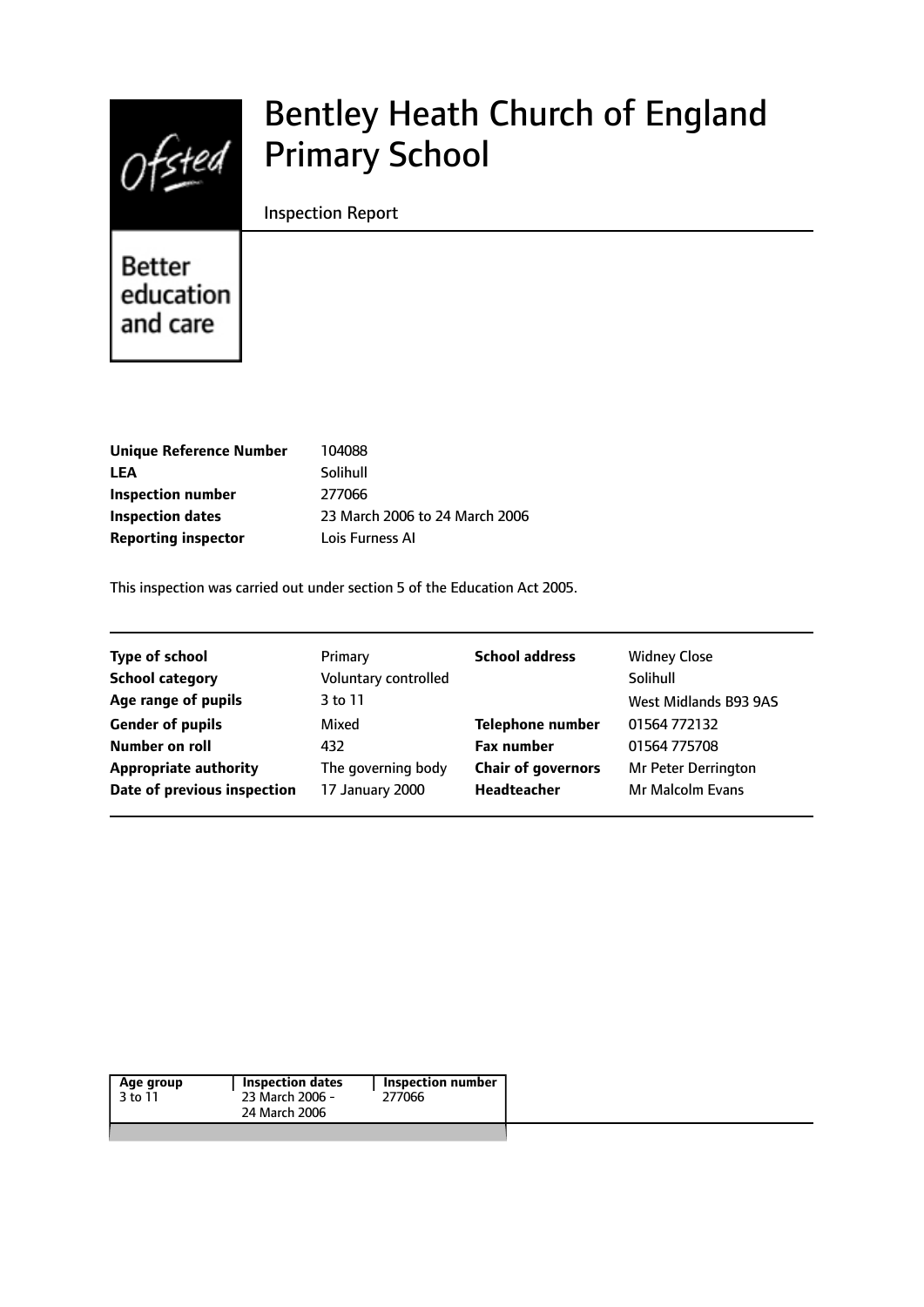© Crown copyright 2006

#### Website: www.ofsted.gov.uk

This document may be reproduced in whole or in part for non-commercial educational purposes, provided that the information quoted is reproduced without adaptation and the source and date of publication are stated.

Further copies of this report are obtainable from the school. Under the Education Act 2005, the school must provide a copy of this report free of charge to certain categories of people. A charge not exceeding the full cost of reproduction may be made for any other copies supplied.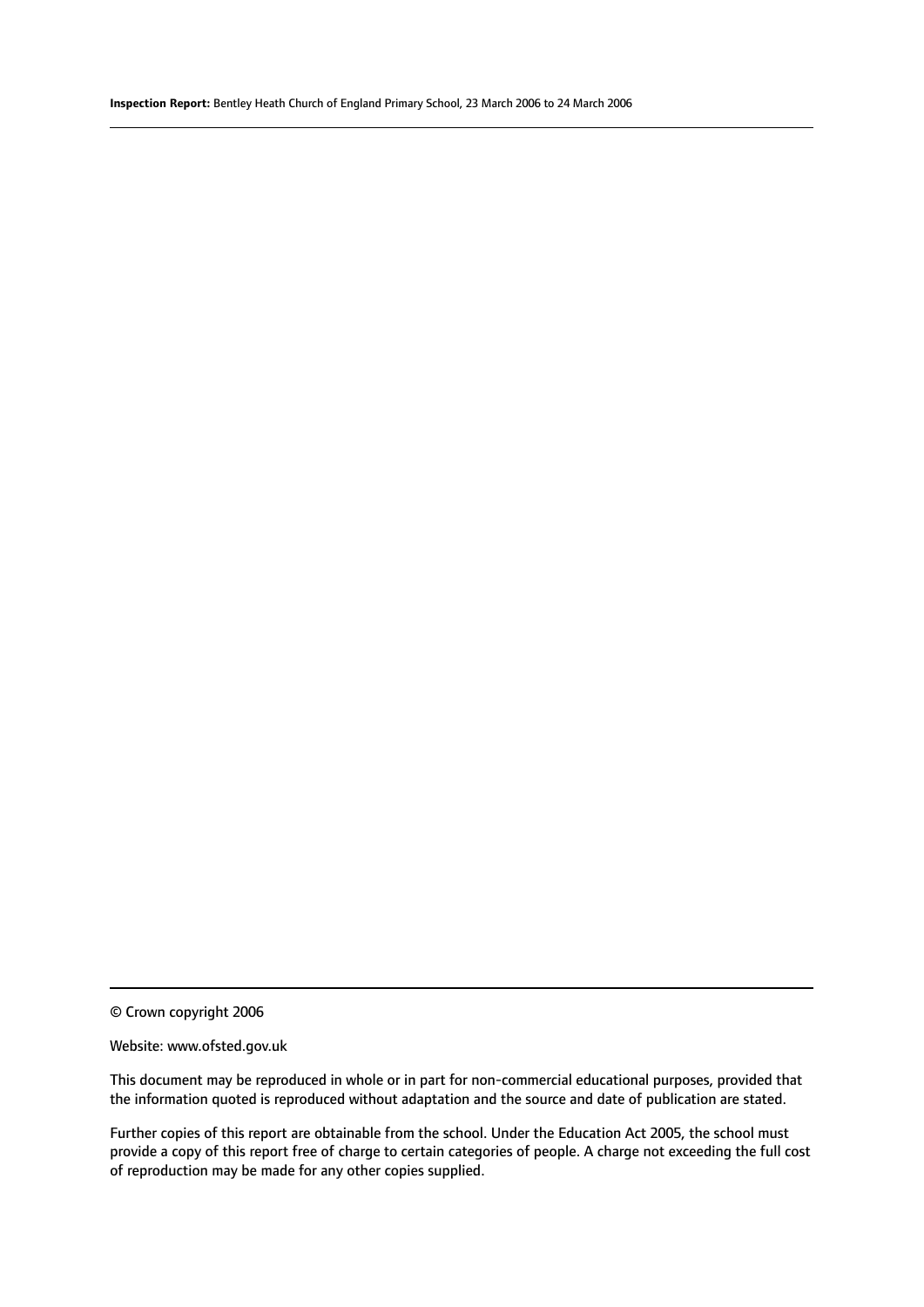# **Introduction**

The inspection was carried out by three Additional Inspectors.

# **Description of the school**

This school is much larger than most primary schools. It serves an advantaged area of Solihull and few pupils are eligible for free school meals. Although most pupils are of White British origin, 12 other ethnic backgrounds are represented. There are no pupils at an early stage of learning English. The proportion of pupils with learning difficulties or disabilities, including those with a statement of educational need, is well below average.

## **Key for inspection grades**

| Grade 1 | Outstanding  |
|---------|--------------|
| Grade 2 | Good         |
| Grade 3 | Satisfactory |
| Grade 4 | Inadequate   |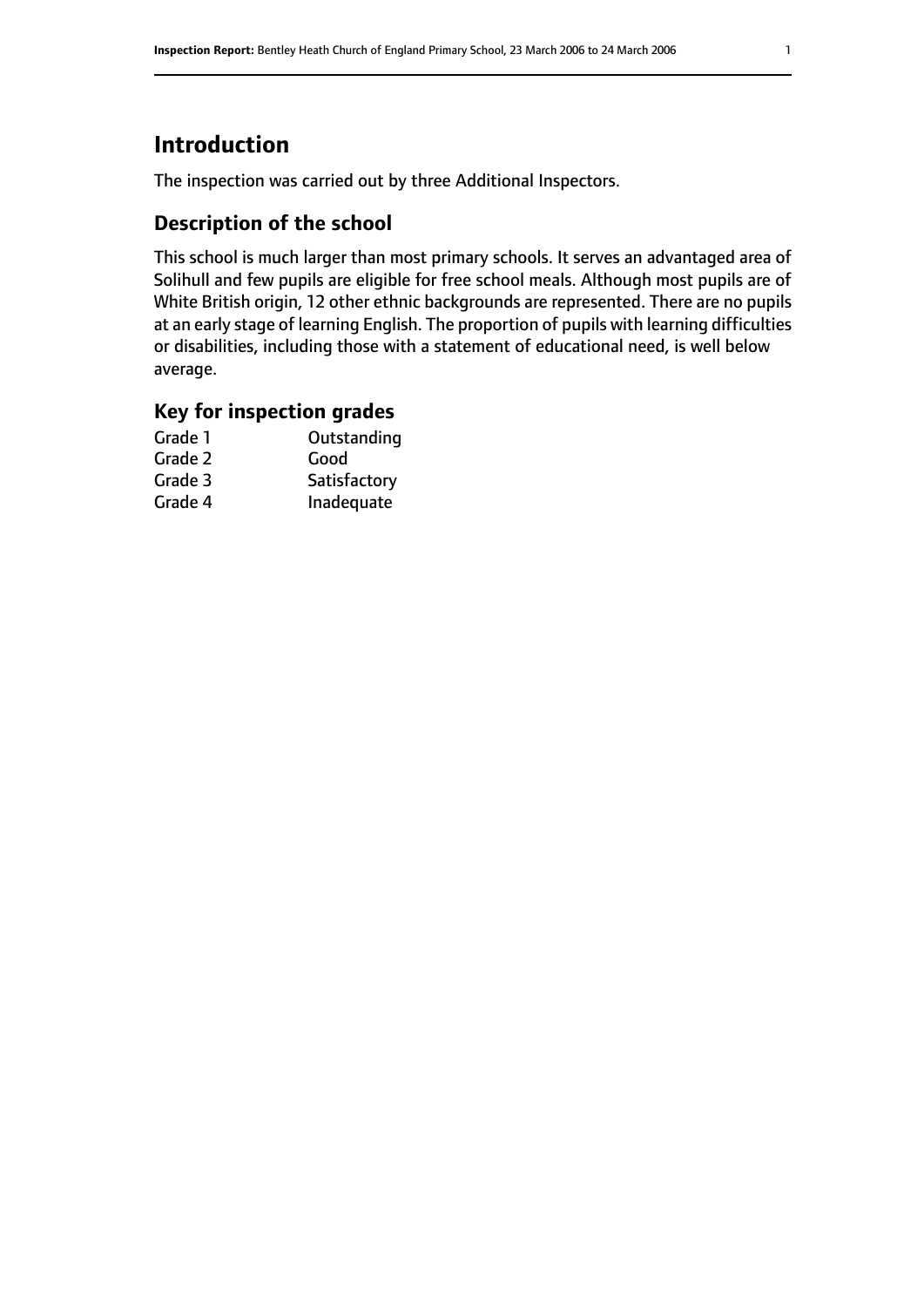# **Overall effectiveness of the school**

#### **Grade: 4**

The school is not effective enough and it does not give satisfactory value for money. Achievement is good in the Nursery and in Years 3 to 6, but it is inadequate from children's entry into Reception to the end of Year 2. Teachers in these year groups do not all expect enough of pupils and some work lacks challenge, particularly for the more able. Consequently, some pupils, mainly boys, lose interest and learning time is wasted. In spite of children's good achievement in the Nursery, quality and standards in the Foundation Stage are inadequate overall as too many children in Reception make insufficient progress.

However, there are notable strengths. By the end of Year 6, standards are consistently high. Pupils enjoy school and attendance is good. There is a strong commitment by the leadership of the school to ensure the personal development of pupils, which is good. The majority feel safe and well cared for, knowing there is an adult they can turn to if needed. Teaching is good in the Nursery and in Years 3 to 6. Parents are appreciative of what the school provides and value the staff team, whom they consider to be hard working and approachable. A good range of enrichment activities benefits pupils' learning.

Leadership and management are satisfactory and the school hasthe capacity to improve further. Weaknesses in provision have been identified correctly and improvements made, but the actions taken have not rectified the problems completely. This is because the expertise of key subject leaders is underused and advice to teachers on how to improve is not clear enough. The school judges itself to be better than it is because it gives too much weight to the good progress of the older pupils, and does not review the progress of pupils in Reception and Years 1 and 2 rigorously enough. Nevertheless, the school has addressed issues from the last inspection satisfactorily and effectively tackled the underachievement of pupils now in Year 3.

In accordance with section 13 (3) of the Education Act 2005, Her Majesty's Chief Inspector is of the opinion that this school requires significant improvement, because it is performing significantly less well than in all the circumstances it might reasonably be expected to perform. The school is therefore given a Notice to Improve. Significant improvement is required in relation to teaching and achievement in Reception and Years 1 and 2.

#### **What the school should do to improve further**

Raise teachers' expectations of what pupils in Reception and Years 1 and 2 are able to do and ensure that challenging activities match the needs and interests of all pupils, especially the more able boys. Develop a more rigorous approach to checking if pupils are learning as much as they should in Reception and Years 1 and 2. Use the expertise of subject leaders more effectively to support colleagues.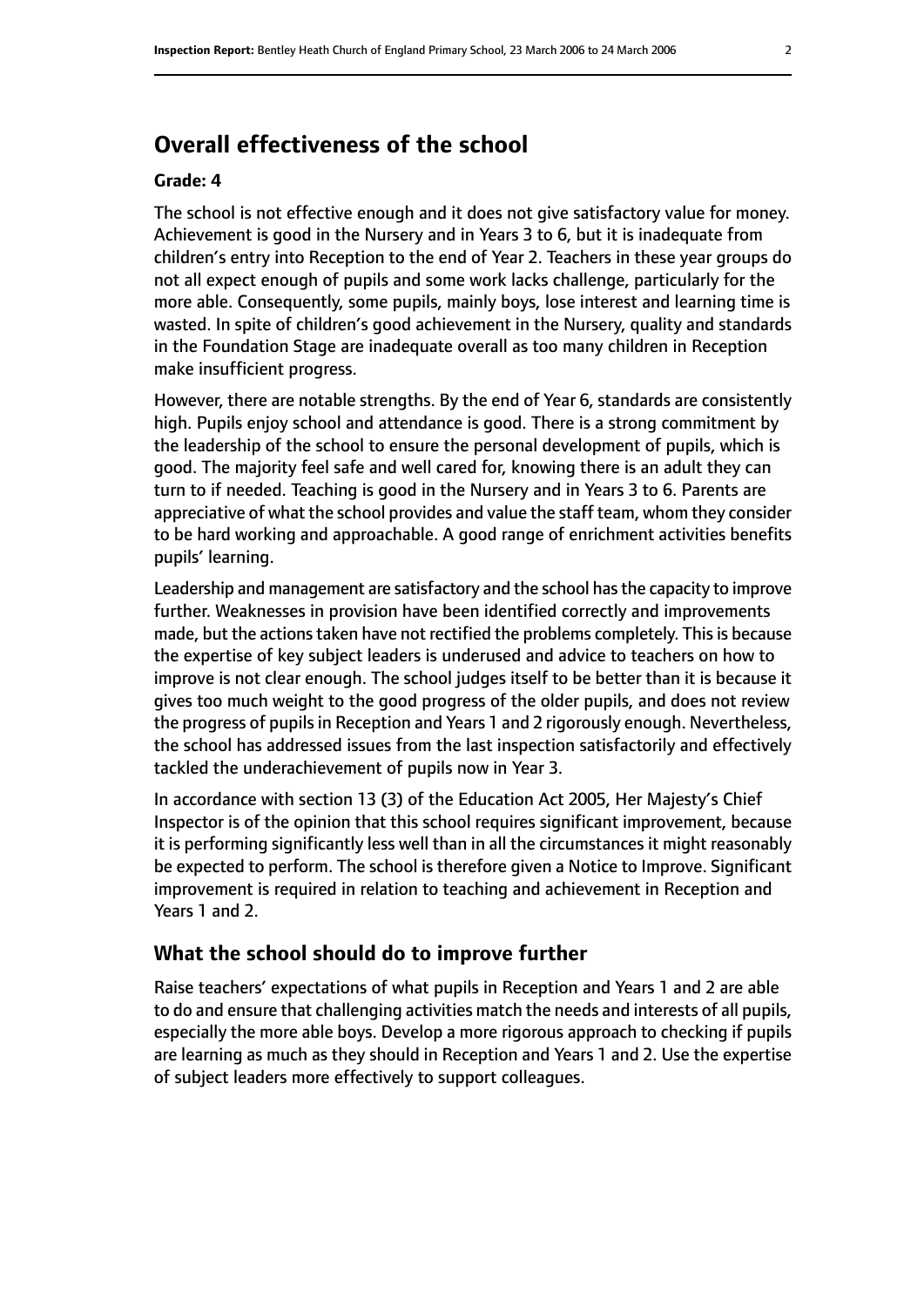# **Achievement and standards**

#### **Grade: 4**

Pupils' achievement is inadequate. Although children make good progress in the Nursery, this picture is not maintained throughout the Foundation Stage. The achievement of too many children in the Reception year is unsatisfactory.

In 2005, standards in the Year 2 tests were broadly average but few pupils attained the higher Level 3 in reading and mathematics. Pupils underachieved in these areas, although their achievement was satisfactory in writing. The assessments of pupils currently in Year 2 show improvements in standards and in their progress. However, considering the children's above average attainment on entry to the school, standards are not yet high enough. Boys do not achieve as well as girls, mainly because the activities do not capture their interest or match their learning needs well enough.

The leadership team has responded well to the underachievement of the pupils in Year 2, who are now in Year 3. Better use of assessment and the grouping of pupils by ability are leading to higher standards. In Years 3 to 6, good teaching results in good achievement. Over the past three years, standards by Year 6 have been consistently high. The challenging targets set for Year 6 pupils were exceeded last year, and pupils are on track to meet the targets this year. Pupils with learning difficulties or disabilities in Years 3 to 6 make good progress as do those in the Foundation Stage and Years 1 and 2 when supported by specialist staff. When working on their own, they make the same progress as their classmates.

#### **Personal development and well-being**

#### **Grade: 2**

The personal development and well-being of pupils are good, as is their spiritual, moral and social development. Cultural development is satisfactory. Although improvements have been made since the last inspection there is still more to do to improve pupils' awareness of living in a multicultural society. Pupils share a mutual respect for each other and relationships are good. Members of the school council speak enthusiastically and with pride about how their ideas to improve relationships in the playground have been implemented. Enjoyment of learning is evident, and the majority of pupils are well motivated and keen to succeed. These positive attitudes are reflected in good attendance. Behaviour is good.

Pupils have a good understanding of the importance of a healthy lifestyle, of keeping themselves safe and of living together in a community. Pupils are encouraged to use their initiative to raise money for charities. This helps them to realise there are many people less well off than themselves. Preparation for life in the future is good. Pupils' use of the basic skills of literacy, numeracy and information and communication technology (ICT) is secure.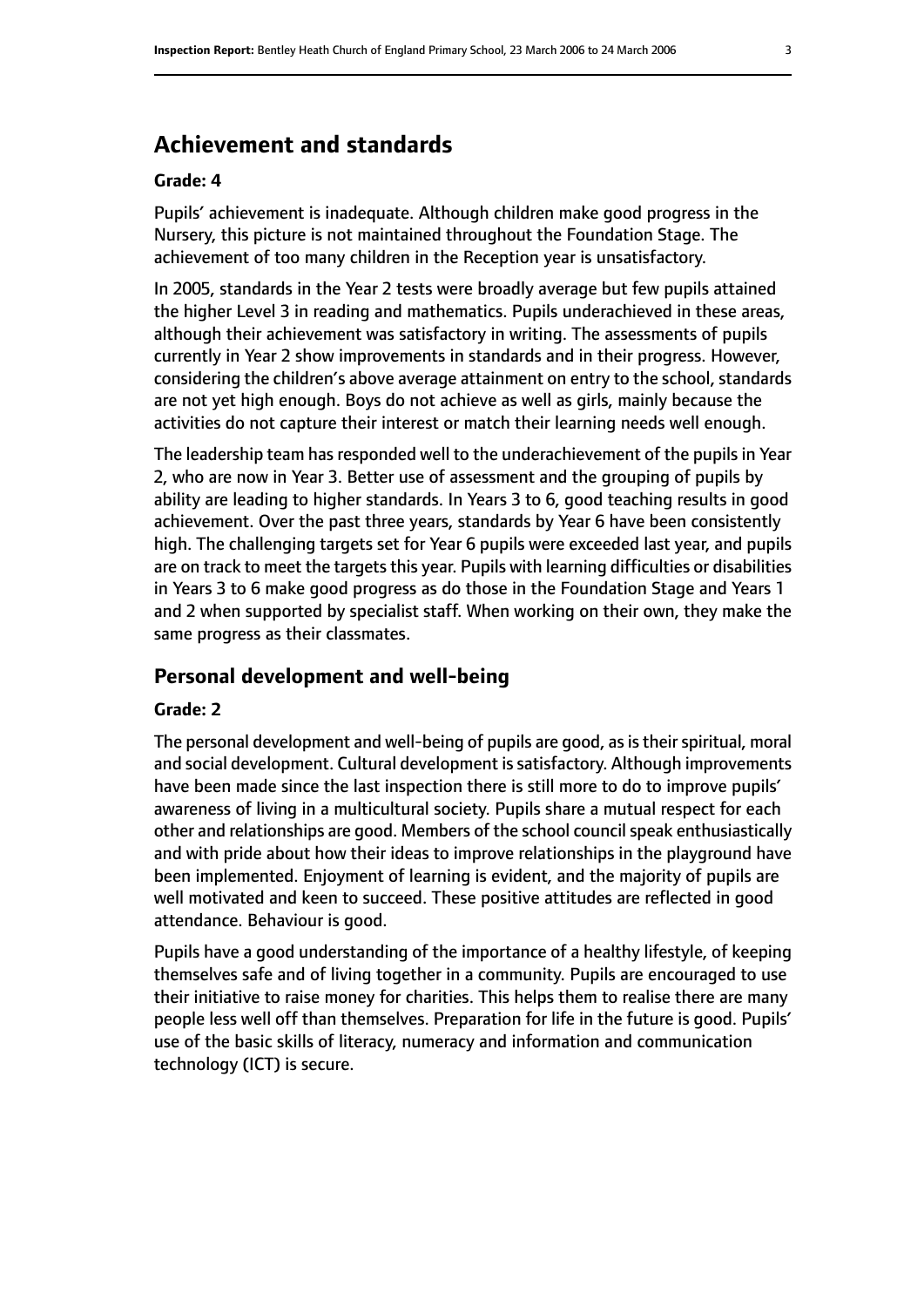# **Quality of provision**

#### **Teaching and learning**

#### **Grade: 4**

Despite some positive features, teaching and learning are inadequate overall. Teaching in the Reception class and in Years 1 and 2 is still not strong enough to ensure that all pupils learn as well as they should. Although good relationships effectively promote pupils' confidence, there are several weaknesses. There is insufficient challenge set for pupils, especially those who are more able, and assessment is not used as well as it should be. In addition, some boys are not as positive about learning because the work does not capture their interest or meet their learning needs.

Teaching in the Nursery and in Years 3 to 6 is good. In the Nursery, children develop good learning habits which are picked up again in Year 3. Particular features of good teaching are the ways in which all groups of pupils are challenged and how teachers of parallel classes work together to plan interesting work. There are some specific strengths, for example in the teaching of literacy in Year 6 and art and design in Year 3. Pupils with learning difficulties or disabilities are taught effectively. Within this strong picture, however, the quality of feedback to pupils about how well they are doing and what they need to do to improve is inconsistent.

#### **Curriculum and other activities**

#### **Grade: 3**

The curriculum is satisfactory. Pupils have good opportunities to use their ICT skills in other subjects. This shows clear improvement since the last inspection. To make the curriculum more interesting and relevant, good links have been developed between subjects. Grouping pupils by ability for literacy and numeracy in Years 3 to 6 enables teachers to provide a curriculum that meets the needs of all pupils. However, in Reception and Years 1 and 2, the curriculum is not as carefully planned. The lack of an outdoor area for Reception age children restricts their learning opportunities. A good programme for personal, social and health education helps pupils to make healthy life choices and develop life skills. Good enrichment activities, such as visits, visitors, opportunities to learn French and Spanish, music tuition and sport, effectively support pupils' learning and personal development.

#### **Care, guidance and support**

#### **Grade: 3**

The care, guidance and support provided for pupils are satisfactory. The positive relationships between the staff and pupils make an important contribution to the positive ethos which promotes the pupils' self-esteem and consideration of others. The school puts the welfare of the pupils at the heart of its work. Suitable child protection procedures are in place and regular checks ensure that the school is safe. The school takes sensible steps to make sure that pupils adopt healthy lifestyles.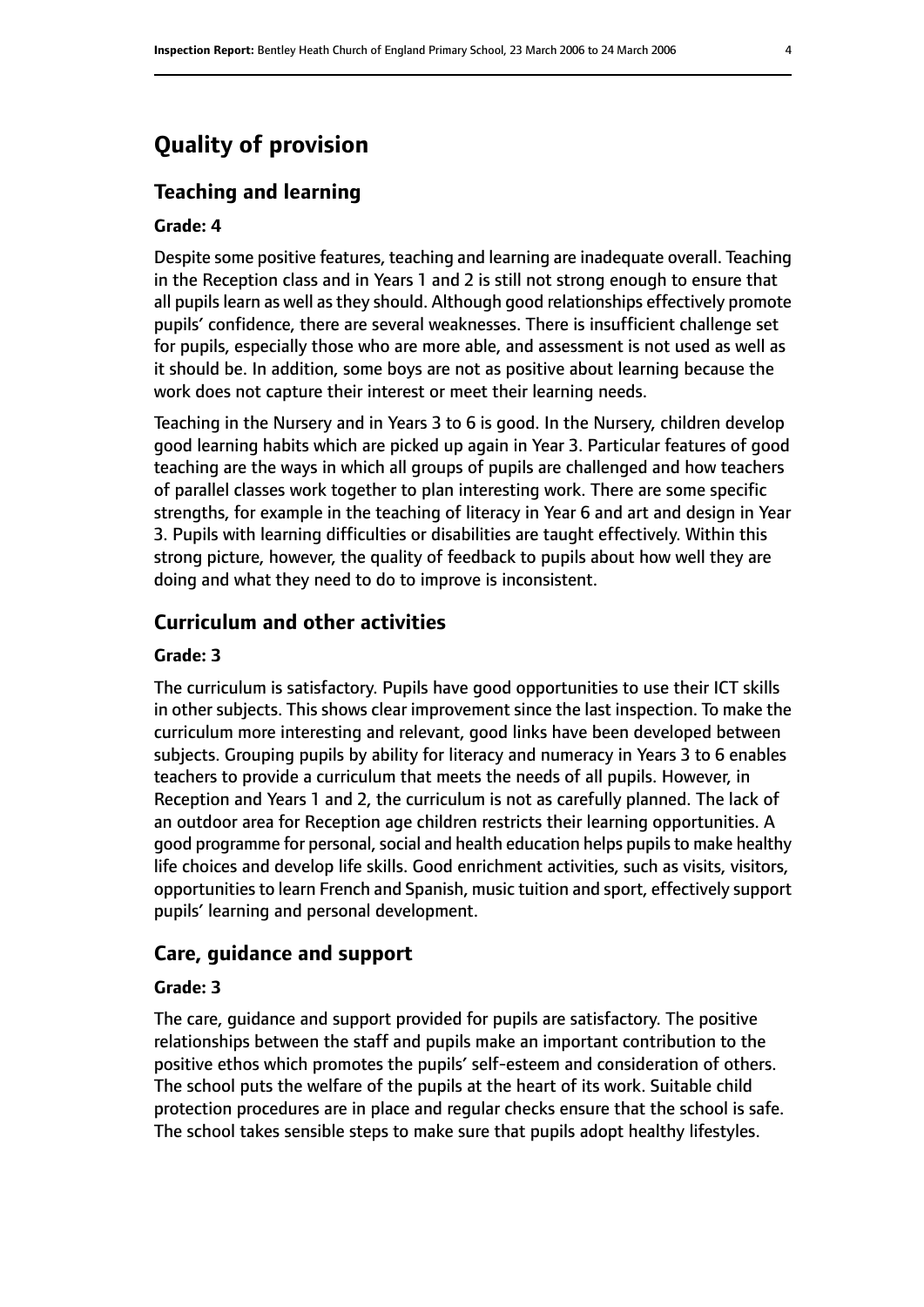The quality of academic guidance varies. Records that track pupils' academic progress in Years 3 to 6 are securely in place. They are used well to check that pupils are learning as well as they should and set targets for improvement. However, tracking the progress of the younger pupils is not as rigorous so the guidance they receive is not as secure. Pupils with learning difficulties or disabilities are supported well by specialist staff. The targets set for them in their individual programmes of work help them to catch up with their learning.

# **Leadership and management**

#### **Grade: 3**

Leadership and management are satisfactory. The leadership team is committed to making this school a happy and positive experience for pupils. This is reflected in good personal development and well-being and good care and support. The majority of parents are pleased with the school and are involved sufficiently well in its work.

The school improvement plan identifies the right priorities, and includes raising achievement by the end of Year 2. Following disappointing results in last year's Year 2 tests, the school took firm action to help the current Year 3 pupils catch up. This has been successful. However, the action taken to rectify the causes of underachievement and halt the declining trend in standards by the end of Year 2 has not yet been as effective. Although there has been some improvement, the checking of teaching and learning is not having enough impact because the advice given to teachers about how they can make their teaching better is not recorded in enough detail. The subject expertise of middle managers is not used sufficiently well to support other teachers in improving teaching and learning.

Detailed checking of progress takes place in Years 3 to 6, but as yet it is not sufficiently established in Reception and Years 1 and 2. As a result, the school gives too much weight in its self-evaluation to the good progress in Years 3 to 6. Governors do not hold the school sufficiently to account for the progress pupils make. However, they are supportive and are involved in the life of the school and setting its direction. The school has made satisfactory progress since the last inspection and has the capacity to improve further.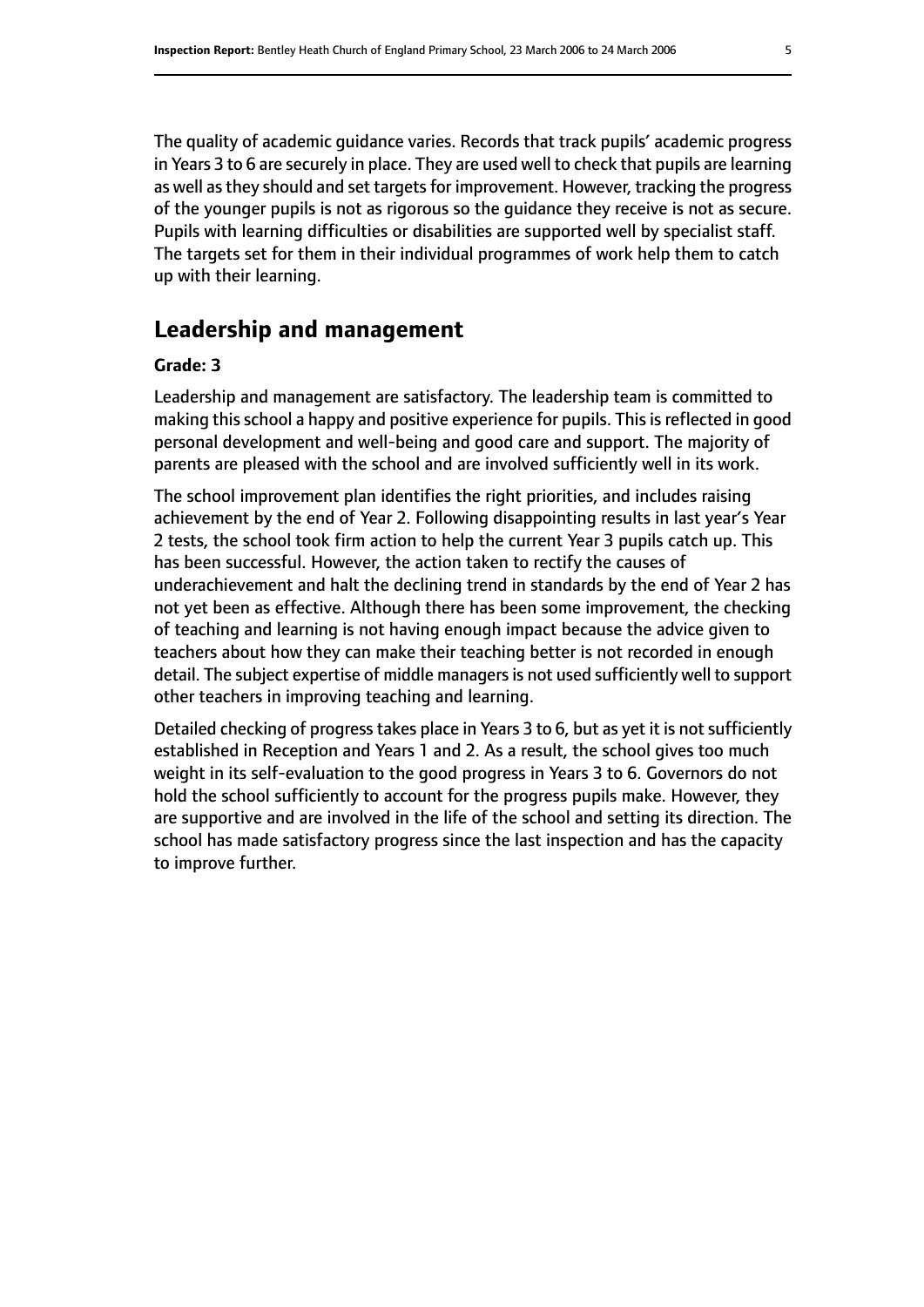**Any complaints about the inspection or the report should be made following the procedures set out inthe guidance 'Complaints about school inspection', whichis available from Ofsted's website: www.ofsted.gov.uk.**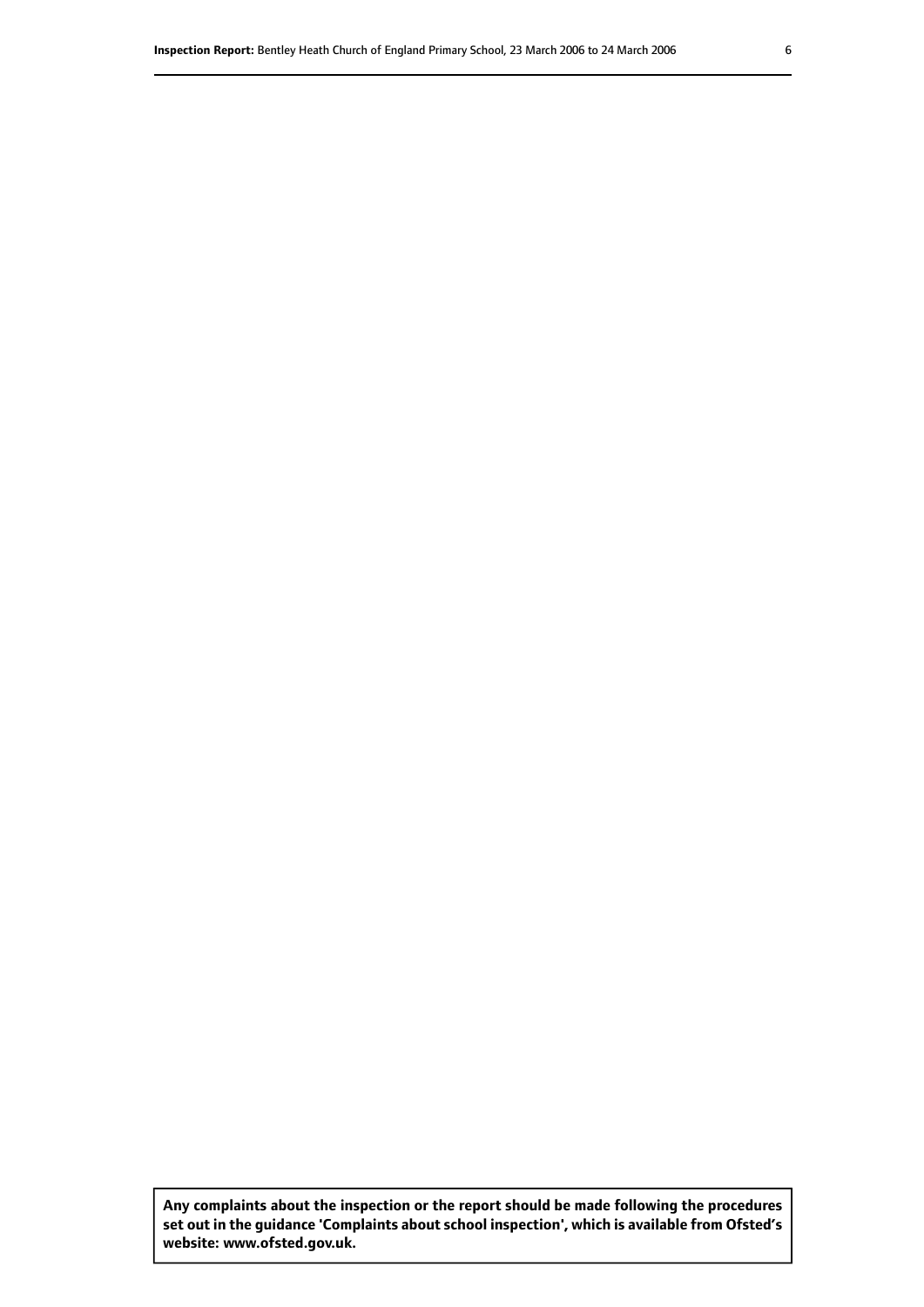# **Inspection judgements**

| Key to judgements: grade 1 is outstanding, grade 2 good, grade 3 | <b>School</b>  | $16-19$ |
|------------------------------------------------------------------|----------------|---------|
| satisfactory, and grade 4 inadequate                             | <b>Overall</b> |         |

#### **Overall effectiveness**

| How effective, efficient and inclusive is the provision of education,<br>integrated care and any extended services in meeting the needs of<br>learners? | 4   | <b>NA</b> |
|---------------------------------------------------------------------------------------------------------------------------------------------------------|-----|-----------|
| How well does the school work in partnership with others to promote<br>learners' well-being?                                                            |     | NА        |
| The quality and standards in foundation stage                                                                                                           |     | <b>NA</b> |
| The effectiveness of the school's self-evaluation                                                                                                       |     | ΝA        |
| The capacity to make any necessary improvements                                                                                                         | Yes | NА        |
| Effective steps have been taken to promote improvement since the last<br>inspection                                                                     | Yes | <b>NA</b> |

#### **Achievement and standards**

| How well do learners achieve?                                                                               | NА        |
|-------------------------------------------------------------------------------------------------------------|-----------|
| The standards <sup>1</sup> reached by learners                                                              | NА        |
| How well learners make progress, taking account of any significant variations<br>between groups of learners | <b>NA</b> |
| How well learners with learning difficulties and disabilities make progress                                 | <b>NA</b> |

#### **Personal development and well-being**

| How good is the overall personal development and well-being of the<br>learners?                                  | ΝA        |
|------------------------------------------------------------------------------------------------------------------|-----------|
| The extent of learners' spiritual, moral, social and cultural development                                        | <b>NA</b> |
| The behaviour of learners                                                                                        | <b>NA</b> |
| The attendance of learners                                                                                       | <b>NA</b> |
| How well learners enjoy their education                                                                          | <b>NA</b> |
| The extent to which learners adopt safe practices                                                                | <b>NA</b> |
| The extent to which learners adopt healthy lifestyles                                                            | <b>NA</b> |
| The extent to which learners make a positive contribution to the community                                       | <b>NA</b> |
| How well learners develop workplace and other skills that will contribute to<br>their future economic well-being | <b>NA</b> |

## **The quality of provision**

| How effective are teaching and learning in meeting the full range of<br>the learners' needs?          | ΝA |
|-------------------------------------------------------------------------------------------------------|----|
| How well do the curriculum and other activities meet the range of<br>needs and interests of learners? | ΝA |
| How well are learners cared for, guided and supported?                                                | NА |

 $^1$  Grade 1 - Exceptionally and consistently high; Grade 2 - Generally above average with none significantly below average; Grade 3 - Broadly average; Grade 4 - Exceptionally low.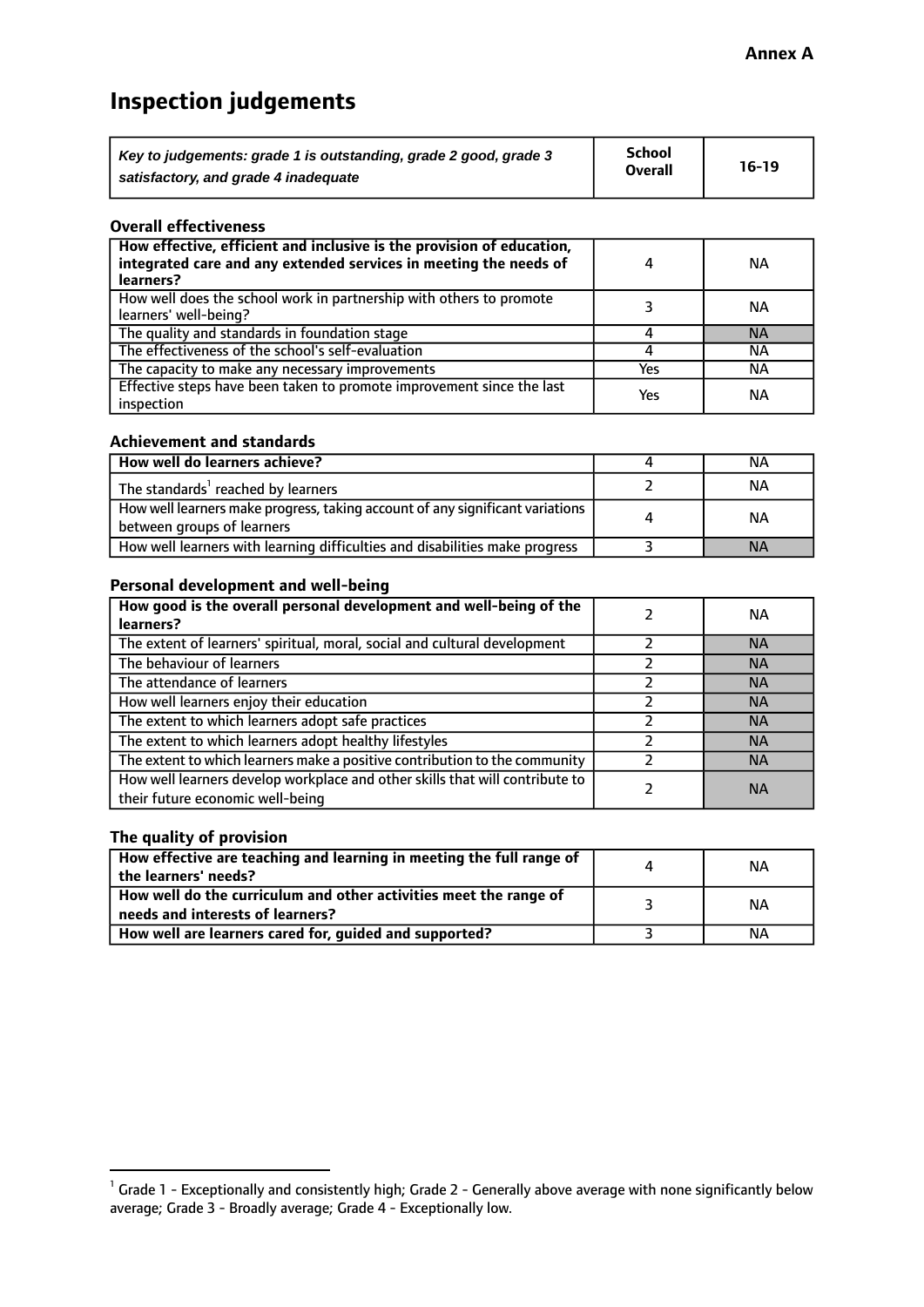# **Leadership and management**

| How effective are leadership and management in raising achievement<br>and supporting all learners?                                              |     | NA.       |
|-------------------------------------------------------------------------------------------------------------------------------------------------|-----|-----------|
| How effectively leaders and managers at all levels set clear direction leading<br>to improvement and promote high quality of care and education |     | <b>NA</b> |
| How effectively performance is monitored, evaluated and improved to meet<br>challenging targets, through quality assurance and self-review      |     | <b>NA</b> |
| How well equality of opportunity is promoted and discrimination tackled so<br>that all learners achieve as well as they can                     |     | <b>NA</b> |
| How effectively and efficiently resources are deployed to achieve value for<br>money                                                            |     | <b>NA</b> |
| The extent to which governors and other supervisory boards discharge their<br>responsibilities                                                  |     | <b>NA</b> |
| The adequacy and suitability of staff to ensure that learners are protected                                                                     | Yes | <b>NA</b> |

| The extent to which schools enable learners to be healthy                                     |            |  |
|-----------------------------------------------------------------------------------------------|------------|--|
| Learners are encouraged and enabled to eat and drink healthily                                | Yes        |  |
| Learners are encouraged and enabled to take regular exercise                                  | Yes        |  |
| Learners are discouraged from smoking and substance abuse                                     | <b>Yes</b> |  |
| Learners are educated about sexual health                                                     | <b>Yes</b> |  |
| The extent to which providers ensure that learners stay safe                                  |            |  |
| Procedures for safequarding learners meet current government requirements                     | Yes        |  |
| Risk assessment procedures and related staff training are in place                            | Yes        |  |
| Action is taken to reduce anti-social behaviour, such as bullying and racism                  | Yes        |  |
| Learners are taught about key risks and how to deal with them                                 | <b>Yes</b> |  |
| The extent to which learners make a positive contribution                                     |            |  |
| Learners are helped to develop stable, positive relationships                                 | Yes        |  |
| Learners, individually and collectively, participate in making decisions that affect them     | Yes        |  |
| Learners are encouraged to initiate, participate in and manage activities in school and the   | <b>Yes</b> |  |
| wider community                                                                               |            |  |
| The extent to which schools enable learners to achieve economic well-being                    |            |  |
| There is provision to promote learners' basic skills                                          | Yes        |  |
| Learners have opportunities to develop enterprise skills and work in teams                    | <b>Yes</b> |  |
| Careers education and guidance is provided to all learners in key stage 3 and 4 and the sixth | <b>NA</b>  |  |
| form                                                                                          |            |  |
| Education for all learners aged 14-19 provides an understanding of employment and the         | NА         |  |
| economy                                                                                       |            |  |